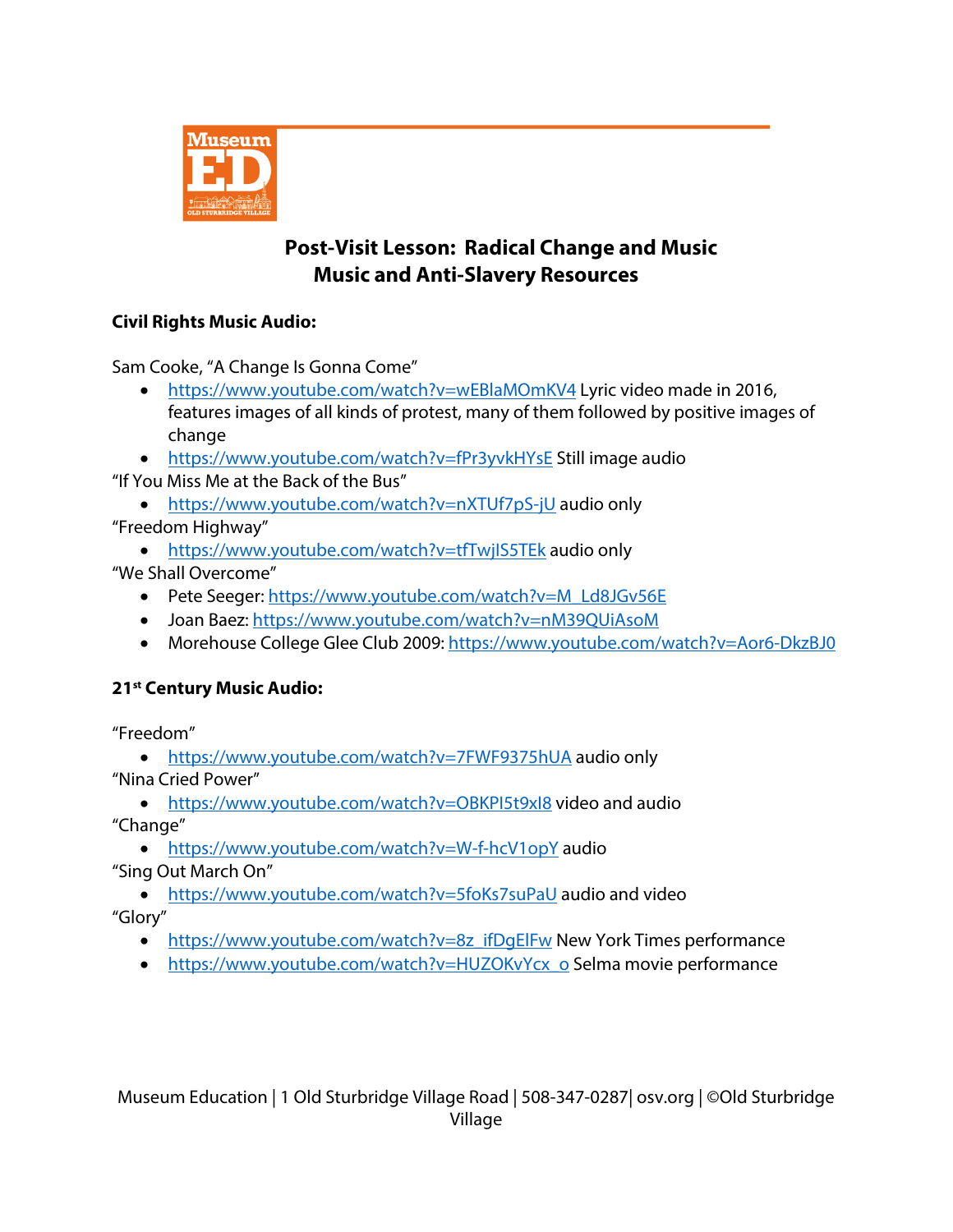# **Abolitionist Song Lyrics**

### **"Now's the day and now's the hour"- Harriet Martineau**

Now's the day and now's the hour! Freedom is our nation's dower, Put we forth a nation's power Struggling to be free! Raise your front to the foe to daunt! Bide no more the snare, the taunt! Peal to highest heaven the chant,-- "Law and Liberty."

Gather like the muttering storm! Wake your thunders for reform! Bear not, like the trodden worm, Scorn and mockery! Waking from their guilty trance, Shrink the foes as storms advance Scathed beneath a nation's glance, Where's their bravery?

Waves on waves compose the main, Mountains rise by grain on grain, Men an empire's might sustain Knit in unity! Who shall check the ocean tide? Who o'erthrow the mountain's pride? Who a nation's strength deride, Spurning slavery?

Hearts in mutual faith secure, Hands from spoil and treachery pure, Tongues that meaner oaths abjure, These shall make us free! Bend the knee and bare the brow! God, our guide, will hear us now! Peal to highest heaven the vow, "Law and Liberty."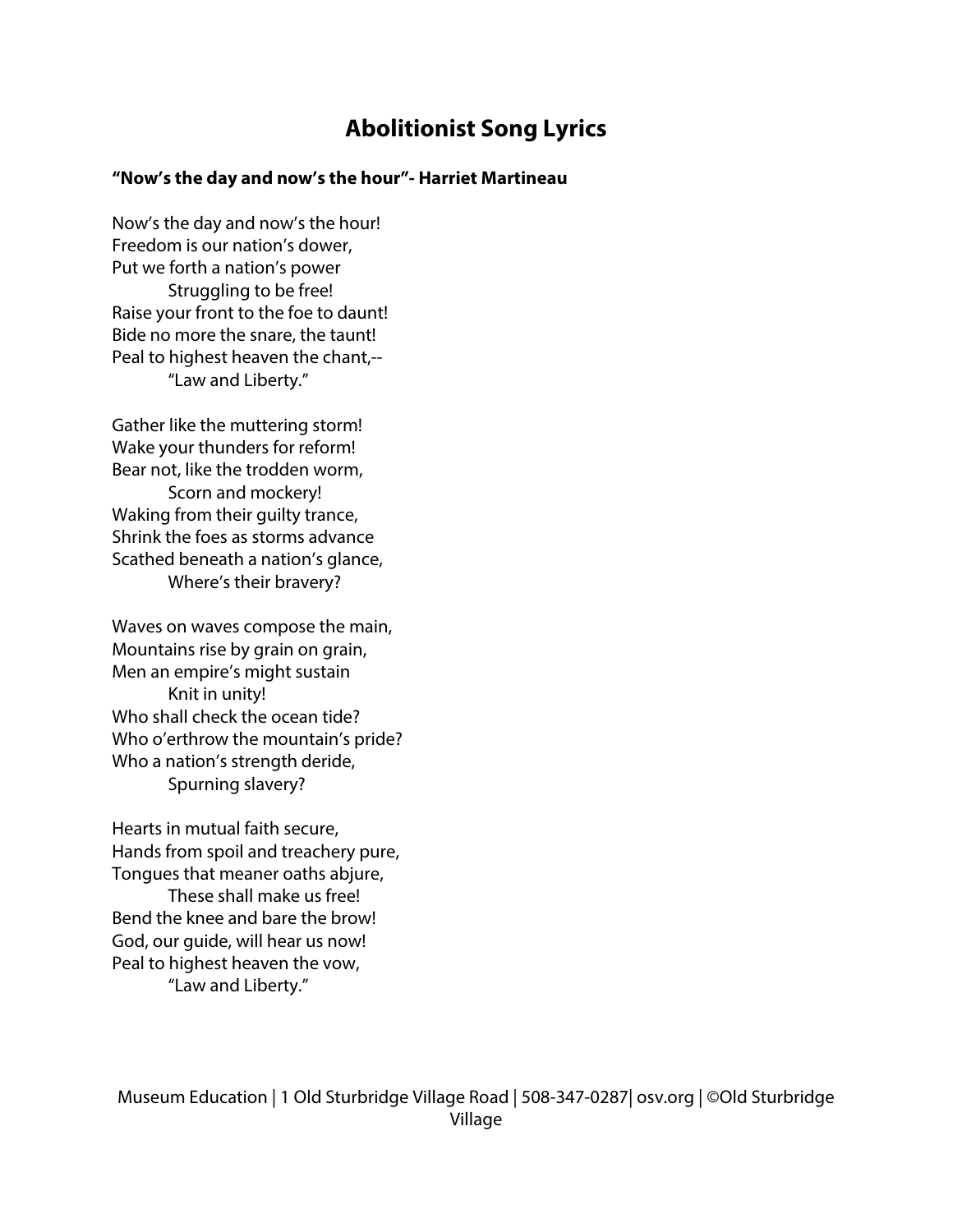### **"Freedom's Banner" words by R.C. Waterson**

My country, shall thy honored name Be as a by-word through the world? Rouse! For (as if to blast thy fame,) This keen reproach is hurled, "The banner that above thee waves, Is floating o'er three million slaves."

That flag, my country, I had thought, From noble sires was given to thee, By the best blood of patriots bought, To wave alone above the Free! Yet now, while to the breeze it waves, It floats above three million slaves.

The mighty dead that flag unrolled, They bathed it in heaven's own blue. They sprinkled stars upon each fold, And gave it as a trust to you; And now that glorious banner waves, In shame, above three million slaves.

Oh, by virtues of our sires, And by the soil on which they trod, And by the trust their name inspires, And by the hope we have in God, Arouse, my country, and agree To set thy captive children free.

Arouse! And let each hill and glen With prayer to the high heavens ring out Till all our land, with free-born men, May join in one triumphant shout, That freedom's banner does not wave Its fold above a single slave.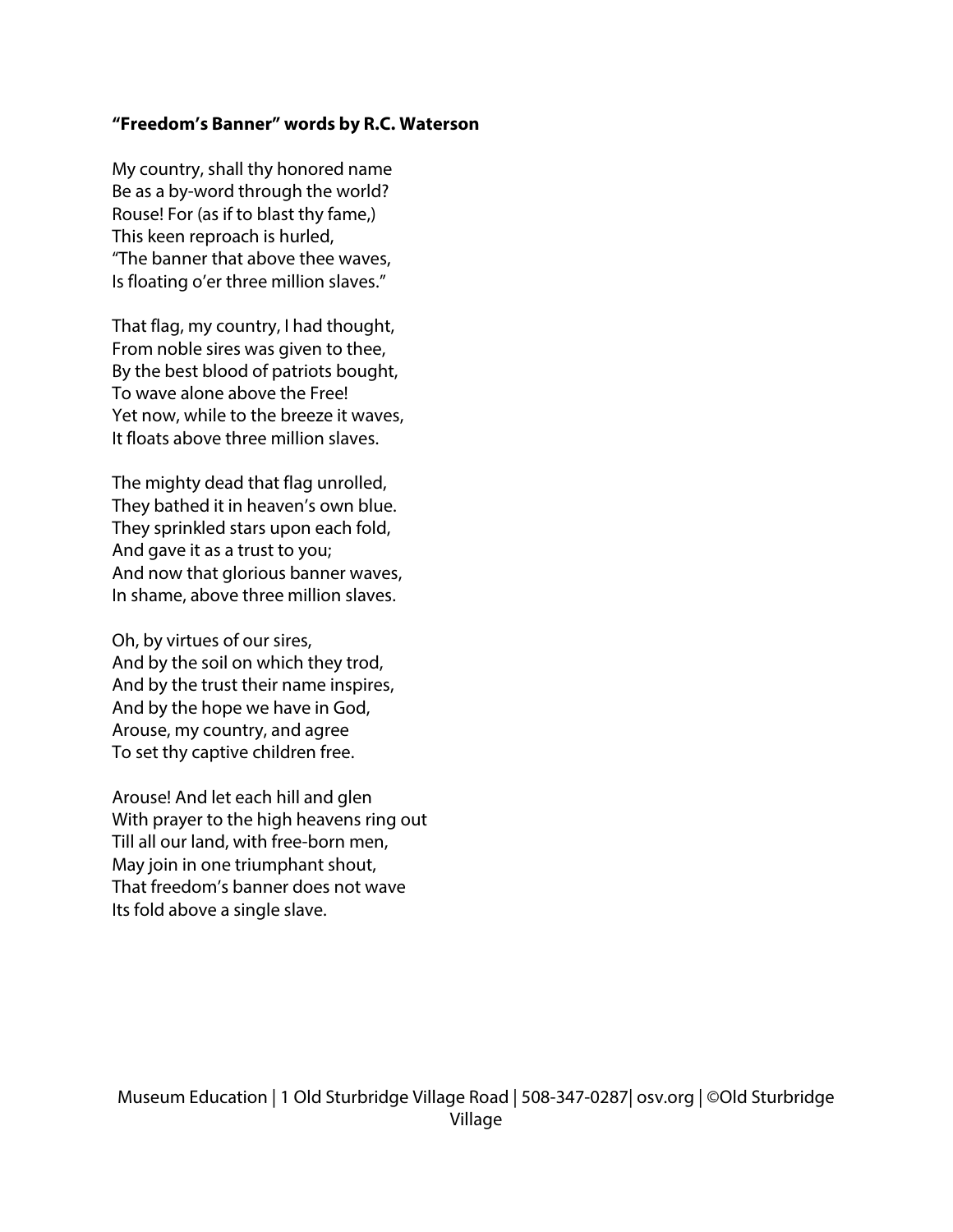#### "**Oppression shall not always reign"- Henry Ware Jr.**

Oppression shall not always reign; There comes a brighter day, When freedom, burst from every chain, Shall have triumphant way. Then Right shall over Might prevail, And Truth, like hero armed in mail, The hosts of tyrant wrong assail, And hold eternal sway. E'en now that glorious day draws near, Its coming is not far; In Earth and Heaven its signs appear; We see its morning star; Its dawn has flushed the Eastern sky; The Western hills reflect it high; The Southern clouds before it fly; Hurra, hurra, hurra!

It flashes in the Indian Isles, So long bondage given; Their faded plains are decked in smiles, Their blood-stained fetters riven. Eight hundred thousands newly free Pour out their songs of Jubilee, That shake the globe from sea to sea, As with a shout from heaven.

That shout, which every bosom thrills, Has crossed the wondering main; It rings in thunder from our hills, And rolls o'er every plain. The waves reply on every shore; Old Fanueil echoes to the roar, And rocks as ne'er it rocked before, And never rocks is vain.

What voice shall bid the progress stay Of Truth's victorious car? What arm arrest the growing day, Or quench the solar star? What dastard soul, though stout and strong, Shall dare bring back the ancient wrong,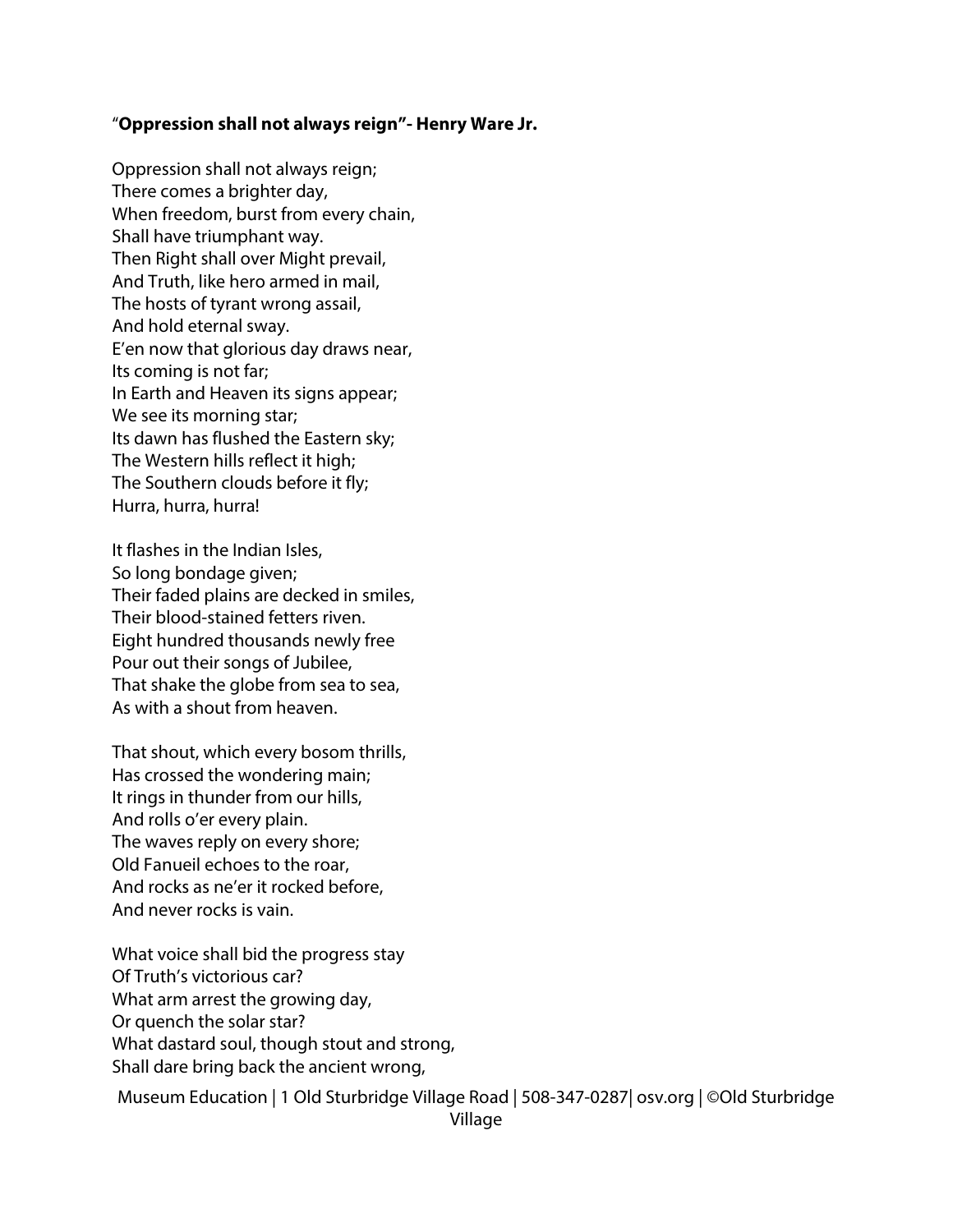Or Slavery's guilty night prolong, And Freedom's morning bar?

The hour of triumph comes apace, The fated, promised, hour, When earth upon a ransomed race Her bounteous gifts shall shower. Ring, Liberty, thy glorious bell! Bid high thy sacred Banner swell! Let trump on trump the triumph tell Of Heaven's avenging power!

The Day has come! The Hour draws nigh! We hear the coming car! Send forth the glad exulting cry! Hurra, hurra, hurra! From every hill, by every sea, In shouts proclaim the Great Decree, "All chains are broke, all men are free!" Hurra, hurra, hurra!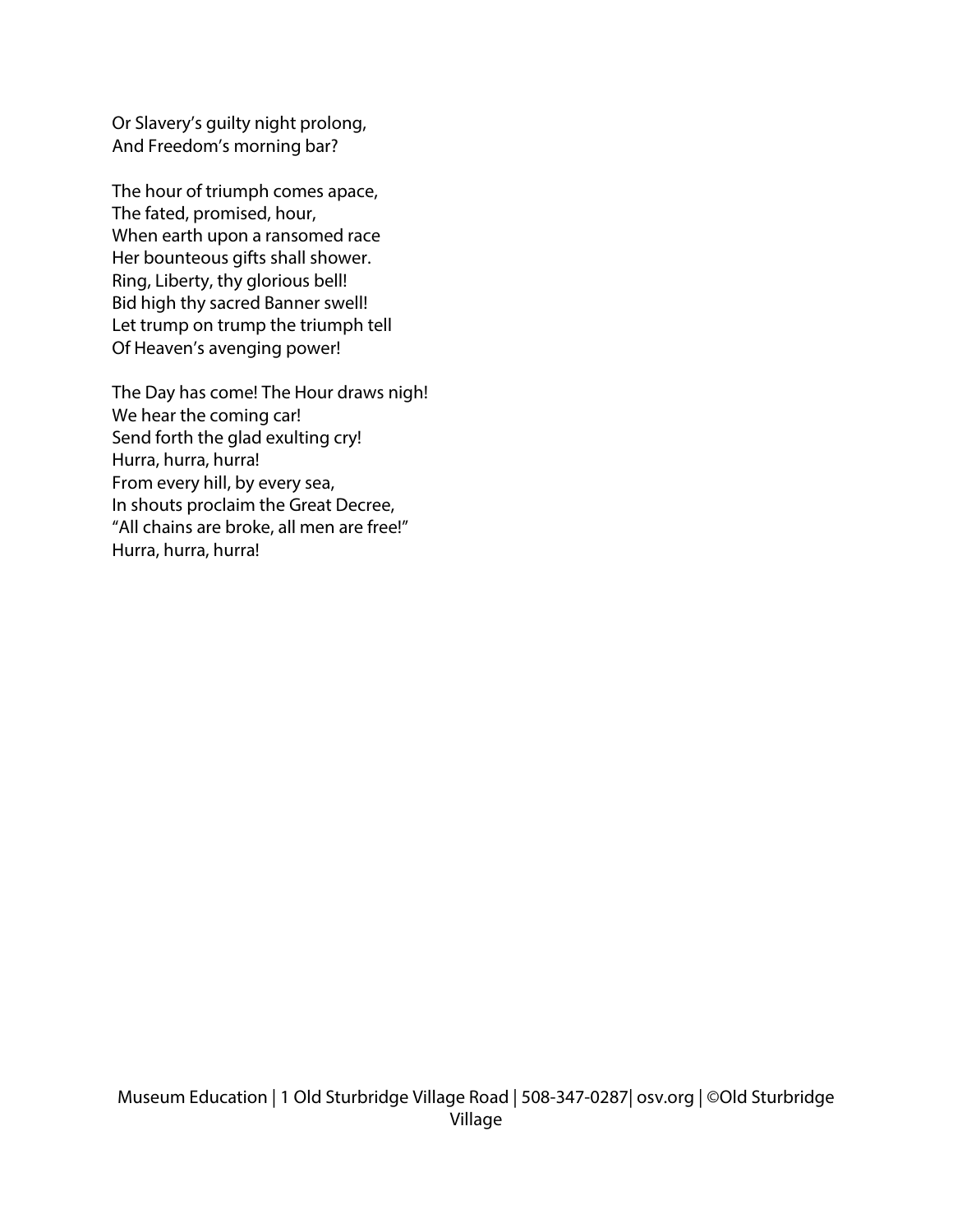## **"Song of the Abolitionist"- William Lloyd Garrison**

I am an Abolitionist! I glory in the name; Though now by slavery's minions hissed, And covered o'er with shame; It is a spell of light and power, The watch-word of the free; Who spurns it in the trial-hour, A craven soul is he.

I am an Abolitionist! Then urge me not to pause, For joyfully do I enlist In Freedom's sacred cause; A nobler strife the world ne'er saw, Th'enslaved to disenthrall; I am a soldier for the war, Whatever may befall.

I am an Abolitionist! Oppression's deadly foe; In God's great strength will I resist, And lay the monster low; In God's great name do I demand, To all be freedom given, That peace and joy may fill the land, And songs go up to heaven.

I am an Abolitionist! No threats shall awe my soul; No perils cause me to desist, No bribes my acts control; A freeman will I live and die, In sunshine and in shade, And raise my voice for liberty, Of nought on earth afraid.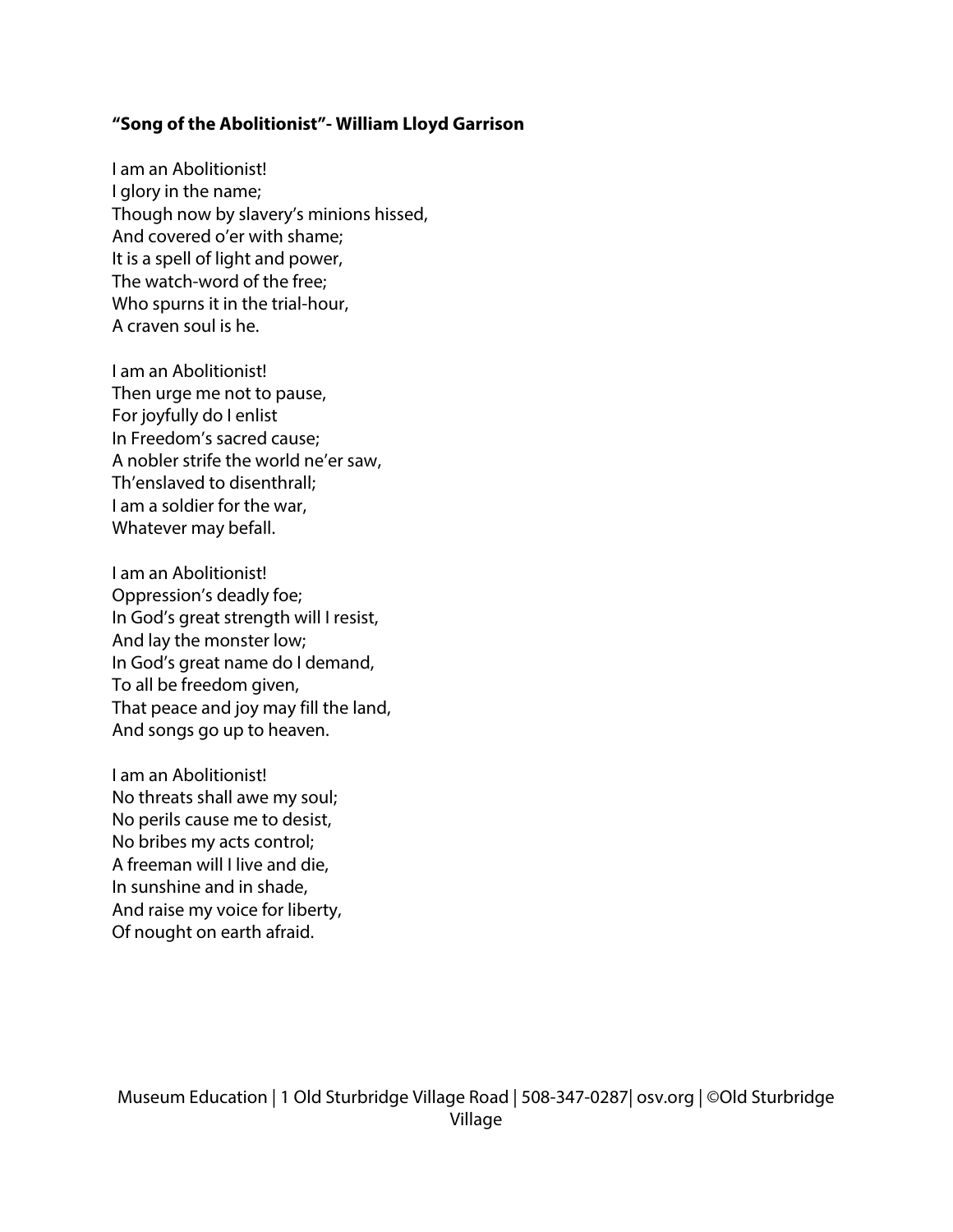# **Civil Rights Lyrics**

### **"A Change Is Gonna Come" -Sam Cooke**

I was born by the river, in a little tent Oh, and just like the river I've been running ever since

It's been a long A long time coming But I know a change gonna come Oh, yes it will

It's been too hard living But I'm afraid to die 'Cause I don't know what's up there Beyond the sky

It's been a long A long time coming But I know a change gonna come Oh, yes it will

I go to the movie And I go downtown Somebody keep telling me Don't hang around

It's been a long A long time coming But I know, a change gonna come Oh, yes it will

Then I go to my brother And I say, brother, help me please But he winds up, knockin' me Back down on my knees

Oh, there been times that I thought I couldn't last for long But now I think I'm able, to carry on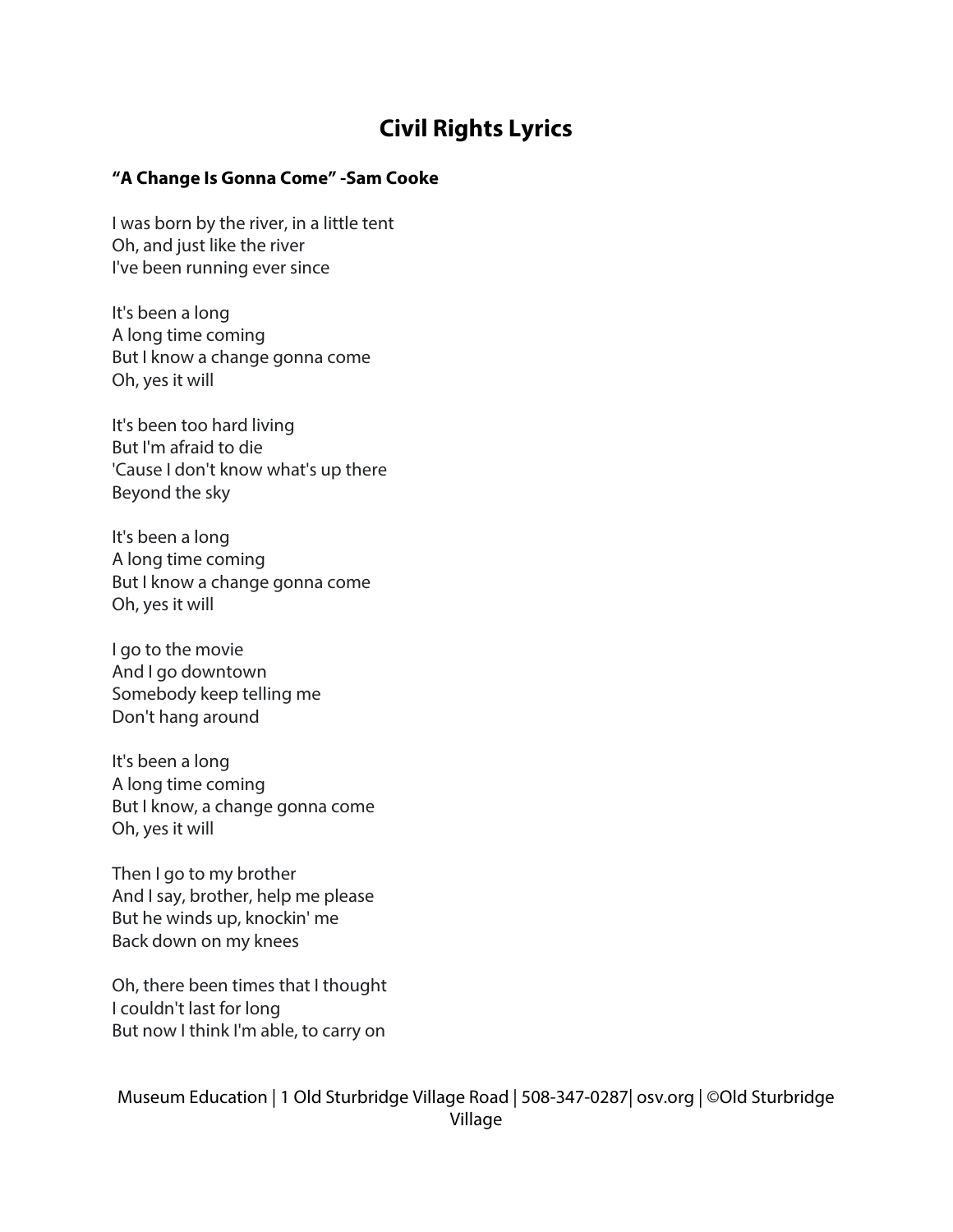It's been a long A long time coming But I know a change gonna come Oh, yes it will

## **"If You Miss Me at the Back of the Bus"- Written by Charles Neblett, Performed by Pete Seeger**

If you miss me at the back of the bus, and you can't find me nowhere. Come on up to the front of the bus, I'll be sittin' right there. I'll be sittin' right there, I'll be sittin' right there. Come on up to the front of the bus, I'll be sittin' right there.

If you miss me at the Mississippi River, and you can't find me nowhere. Come on over to the swimmin' pool, I'll be swimmin' over there. I'll be swimmin' over there, I'll be swimmin' over there. Come on over to the swimmin' pool, I'll be swimmin' over there.

If you miss me at Jackson State, and you can't find me nowhere. Come on over to Old Miss, I'll be learnin' right there. I'll be learnin' right there, I'll be learnin' right there. Come on over to Old Miss, I'll be learnin' right there.

If you miss me at the picket lines, and you can't find me nowhere. Come on down, to the jailhouse, I'll be roomin' over there. I'll be roomin' over there, I'll be roomin' over there. Come on down to the jailhouse, I'll be roomin' over there.

If you miss me at the cotton fields, and you can't find me nowhere. Come on down to the court house, I'll be votin' right there. I'll be votin' right there, I'll be votin' right there. Come on down to the courthouse, I'll be votin' right there.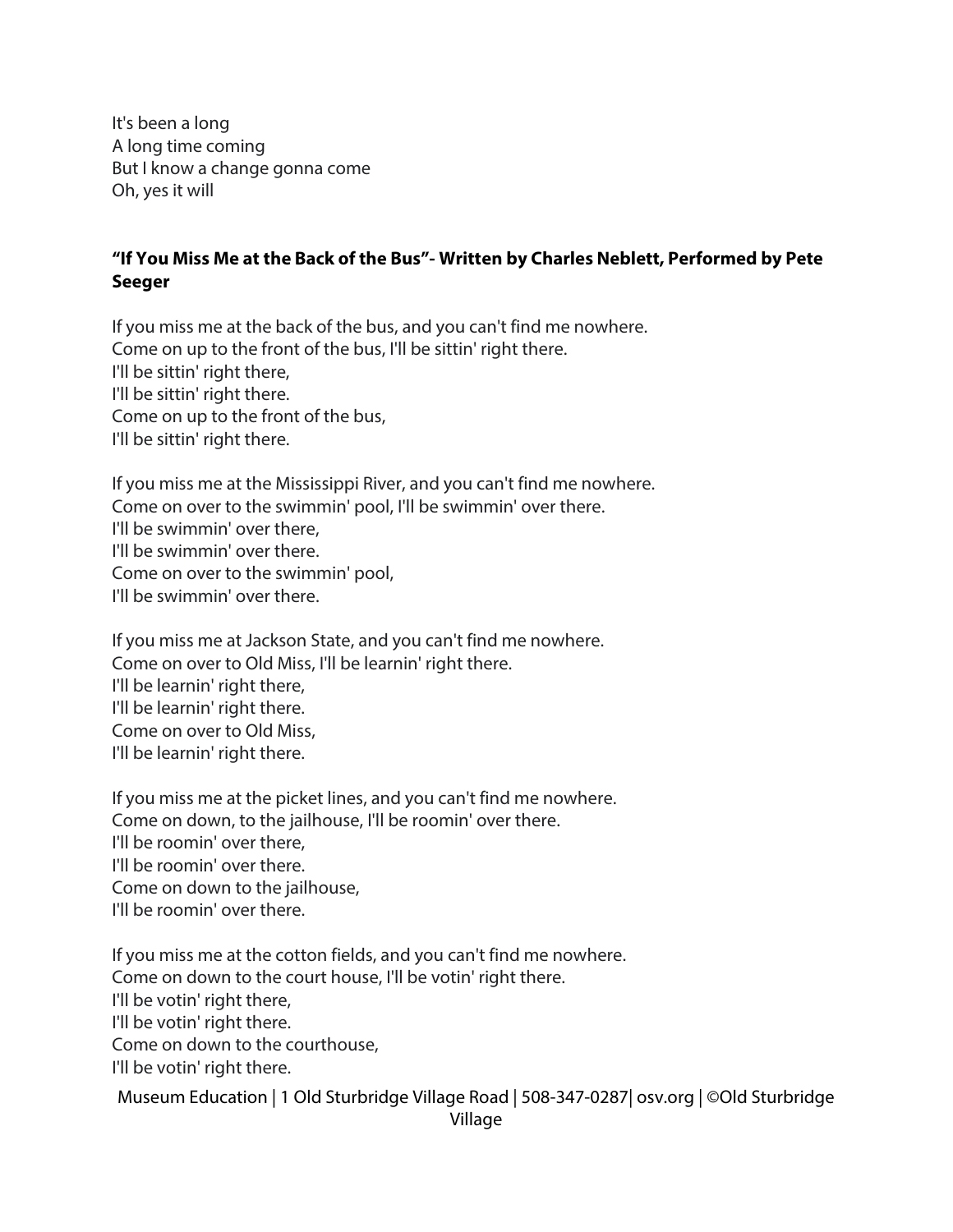If you miss me at the back of the bus, and you can't find me nowhere. Come on up to the front of the bus, I'll be sittin' up there. I'll be sittin' up there, I'll be sittin' up there. Come on up to the front of the bus, I'll be sitting' up there

#### **"Freedom Highway" -The Staples Singers**

March down freedom highway, oh yeah Marchin' each and every day March down freedom highway, oh yeah Marchin' each and every day Made up my mind that I won't turn around Made up my mind that I won't turn around

There is just one thing I can't understand, my friend Why some folks think freedom Is not designed for all men

There are so many people Living their lives perplexed Wonderin' in their minds What's gonna happen next? That's why we're gonna

March down freedom highway, oh yeah Marchin' each and every day March down freedom highway, oh yeah Marchin' each and every day Made up my mind that I won't turn around Made up my mind that I won't turn around

Found dead people in the forest Tallahatchie River and lakes The whole world is wonderin' What's wrong with the United States?

Yes, we want peace If it can be found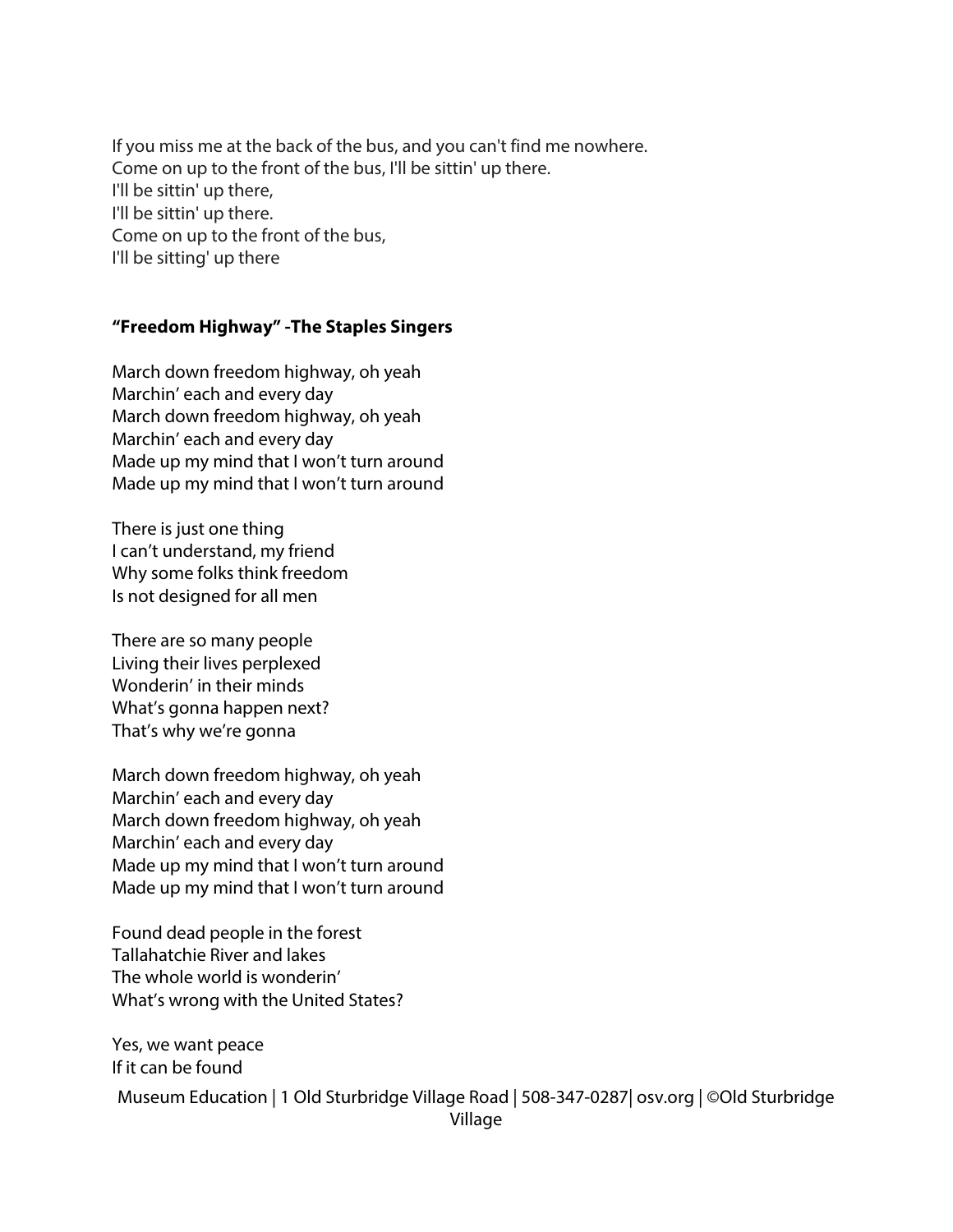We're marching freedom highway And we're not gonna turn around I think I voted for the right man Said we'd overcome Stay on freedom highway until the day is done

That's why we're gonna March down freedom highway, oh yeah Marchin' each and every day Marchin' down freedom highway, oh yeah Marchin' each and every day Made up my mind March down freedom highway, oh yeah Marchin' each and every day March down freedom highway Marchin' each and every day Made up my mind that I won't turn around Made up my mind that I won't turn around That I won't turn around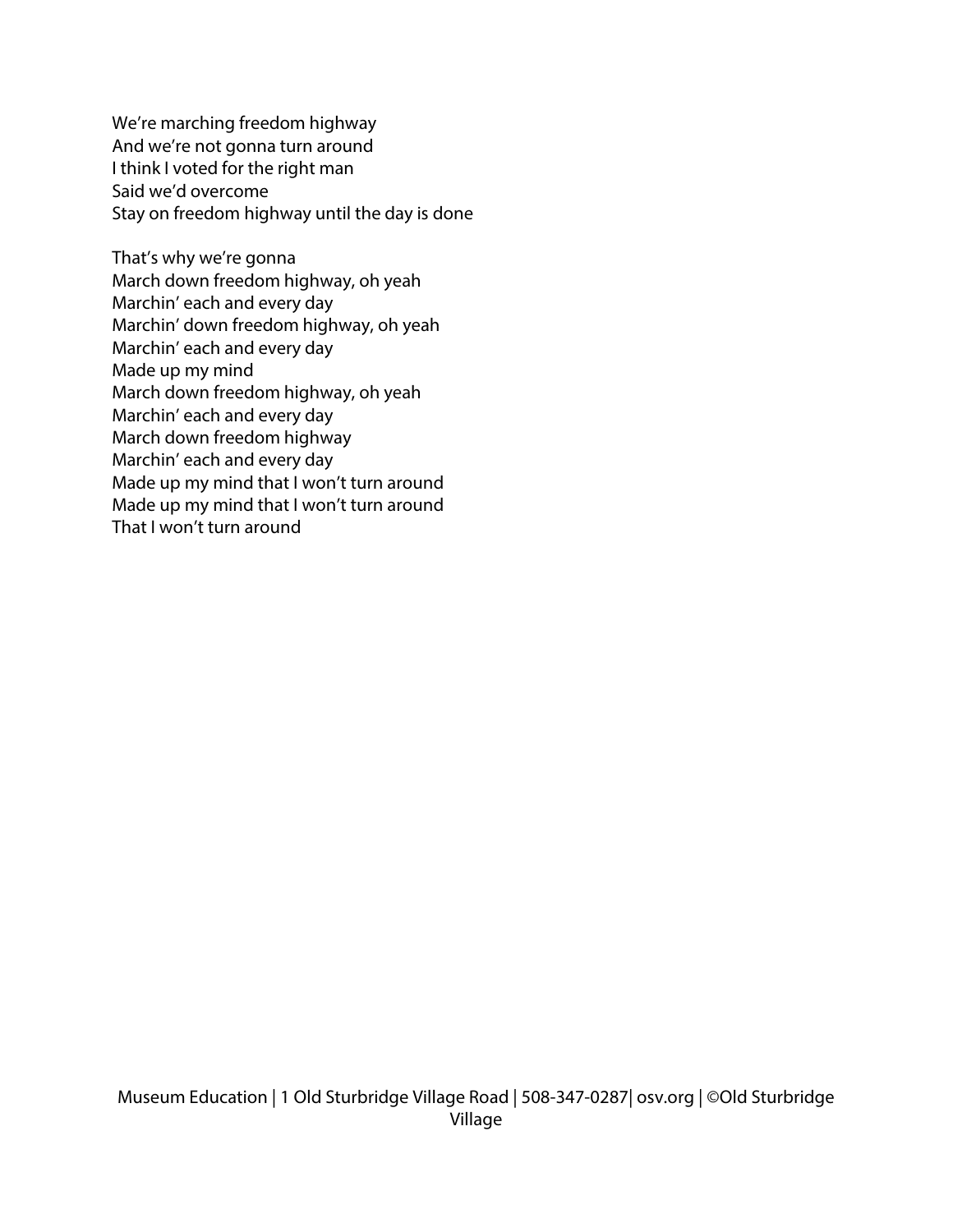"We Shall Overcome"- lyrics derived from a gospel song by Charles Tindley and the melody comes from a 19th spiritual that dates to before the civil war. It became associated with the civil rights movement of the 1950s and 60s as activists (like Pete Seeger and Joan Baez) used it in marches and protests.

We shall overcome, we shall overcome We shall overcome someday; Oh, deep in my heart, I do believe We shall overcome someday

The Lord will see us through, the Lord will see us through, The Lord will see us through someday, Oh, deep in my heart, I do believe, We shall overcome someday.

We're on to victory, We're on to victory, We're on to victory someday; Oh deep in my heart, I do believe, We're on to victory someday.

We'll walk hand in hand, we'll walk hand in hand, We'll walk hand in hand someday; Oh deep in my heart, I do believe, We'll walk hand in hand someday.

We are not afraid, we are not afraid, We are not afraid today; Oh, deep in my heart, I do believe, We are not afraid today.

The truth shall make us free, the truth shall make us free, The truth shall make us free someday; Oh, deep in my heart, I do believe, The truth shall make us free someday.

We shall live in peace, We shall live in peace, We shall live in peace someday; Oh, deep in my heart, I do believe, We shall live in peace someday.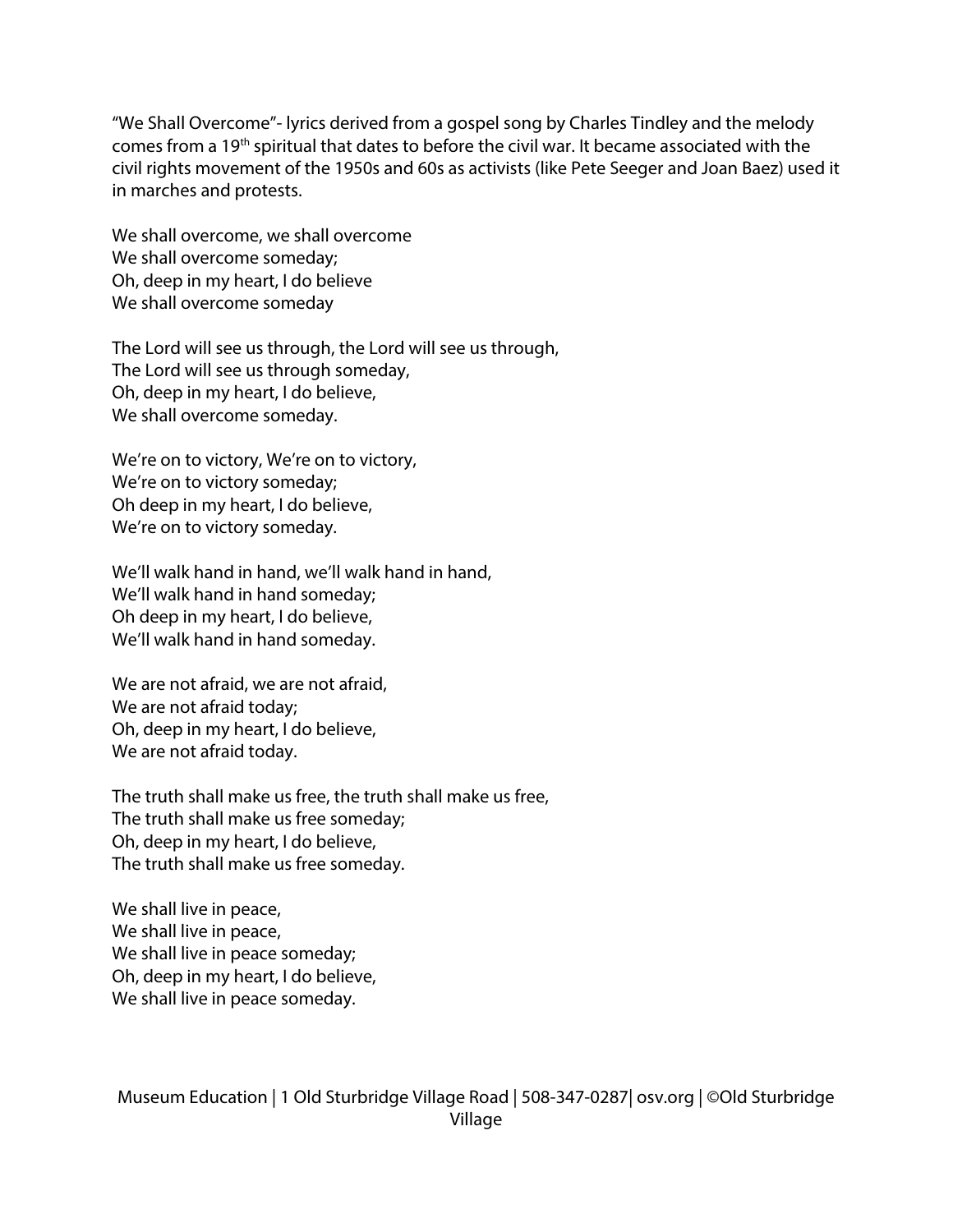"Freedom"- Beyonce featuring Kendrick Lamar

Tryna rain, tryna rain on the thunder Tell the storm I'm new I'm a wall, come and march on the regular Painting white flags blue

Lord forgive me, I've been running Running blind in truth I'ma rain, I'ma rain on this bitter love Tell the sweet I'm new

I'm telling these tears, go and fall away, fall away May the last one burn into flames

Freedom Freedom I can't move Freedom, cut me loose Singin', freedom Freedom Where are you? 'Cause I need freedom, too I break chains all by myself Won't let my freedom rot in hell Hey! I'ma keep running 'Cause a winner don't quit on themselves

I'ma wade, I'ma wave through the waters Tell the tide, "Don't move" I'ma riot, I'ma riot through your borders Call me bulletproof

Lord forgive me, I've been runnin' Runnin' blind in truth I'ma wade, I'ma wave through your shallow love Tell the deep I'm new

I'm telling these tears, go and fall away, fall away May the last one burn into flames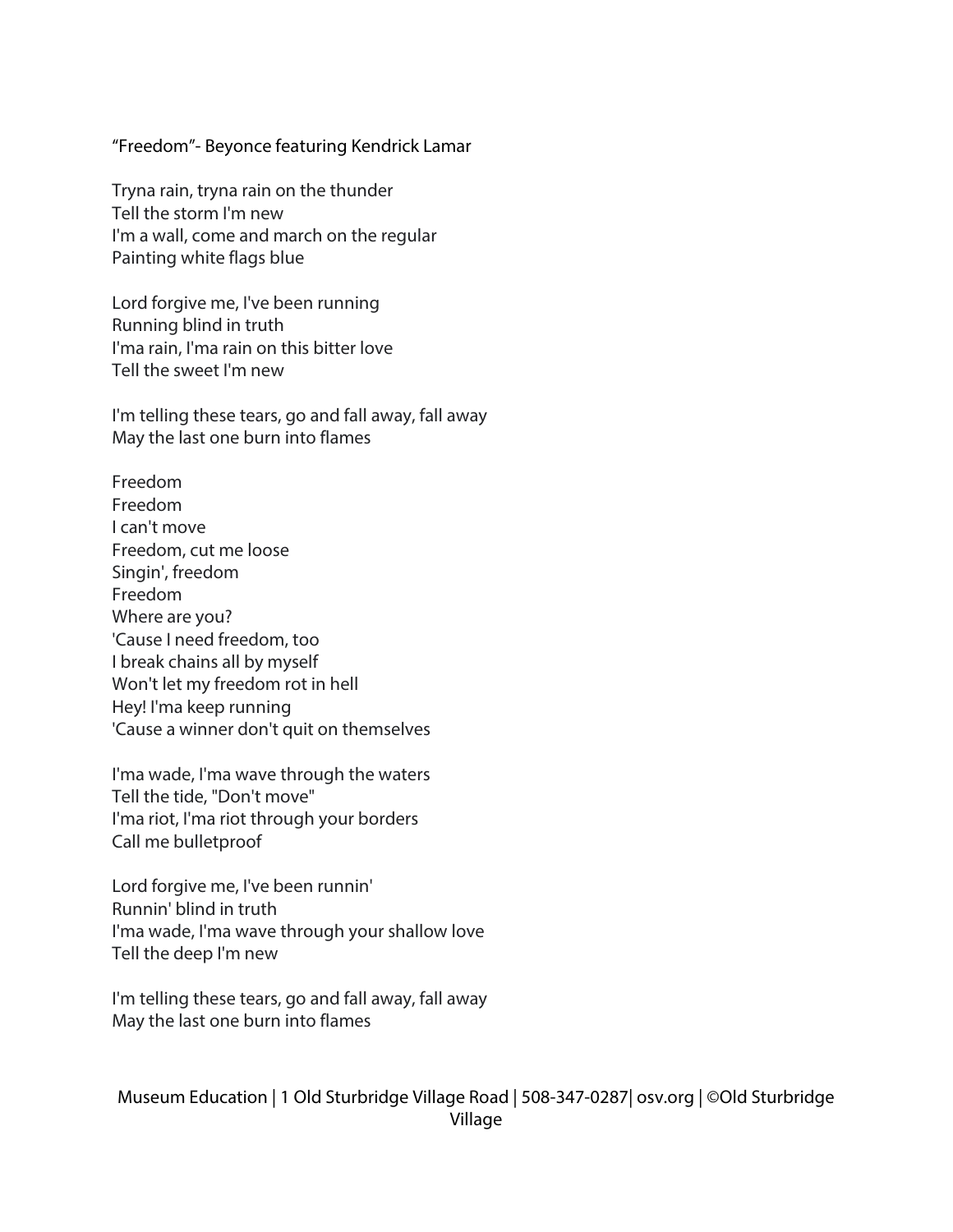Freedom Freedom I can't move Freedom, cut me loose Singin', freedom Freedom Where are you? 'Cause I need freedom, too I break chains all by myself Won't let my freedom rot in hell Hey! I'ma keep running 'Cause a winner don't quit on themselves

Ten Hail Marys, I meditate for practice Channel nine news tell me I'm movin' backwards Eight blocks left, death is around the corner Seven misleadin' statements 'bout my persona Six headlights wavin' in my direction Five-o askin' me what's in my possession Yeah I keep runnin', jump in the aqueducts Fire hydrants and hazardous Smoke alarms on the back of us But mama don't cry for me, ride for me Try for me, live for me Breathe for me, sing for me Honestly guidin' me I could be more than I gotta be Stole from me, lied to me, nation hypocrisy Code on me, drive on me Wicked, my spirit inspired me Like yeah, open correctional gates in higher desert Yeah, open our mind as we cast away oppression Yeah, open the streets and watch our beliefs And when they carve my name inside the concrete I pray it forever reads

Freedom Freedom I can't move Freedom, cut me loose Singin', freedom! Freedom! Where are you? 'Cause I need freedom, too I break chains all by myself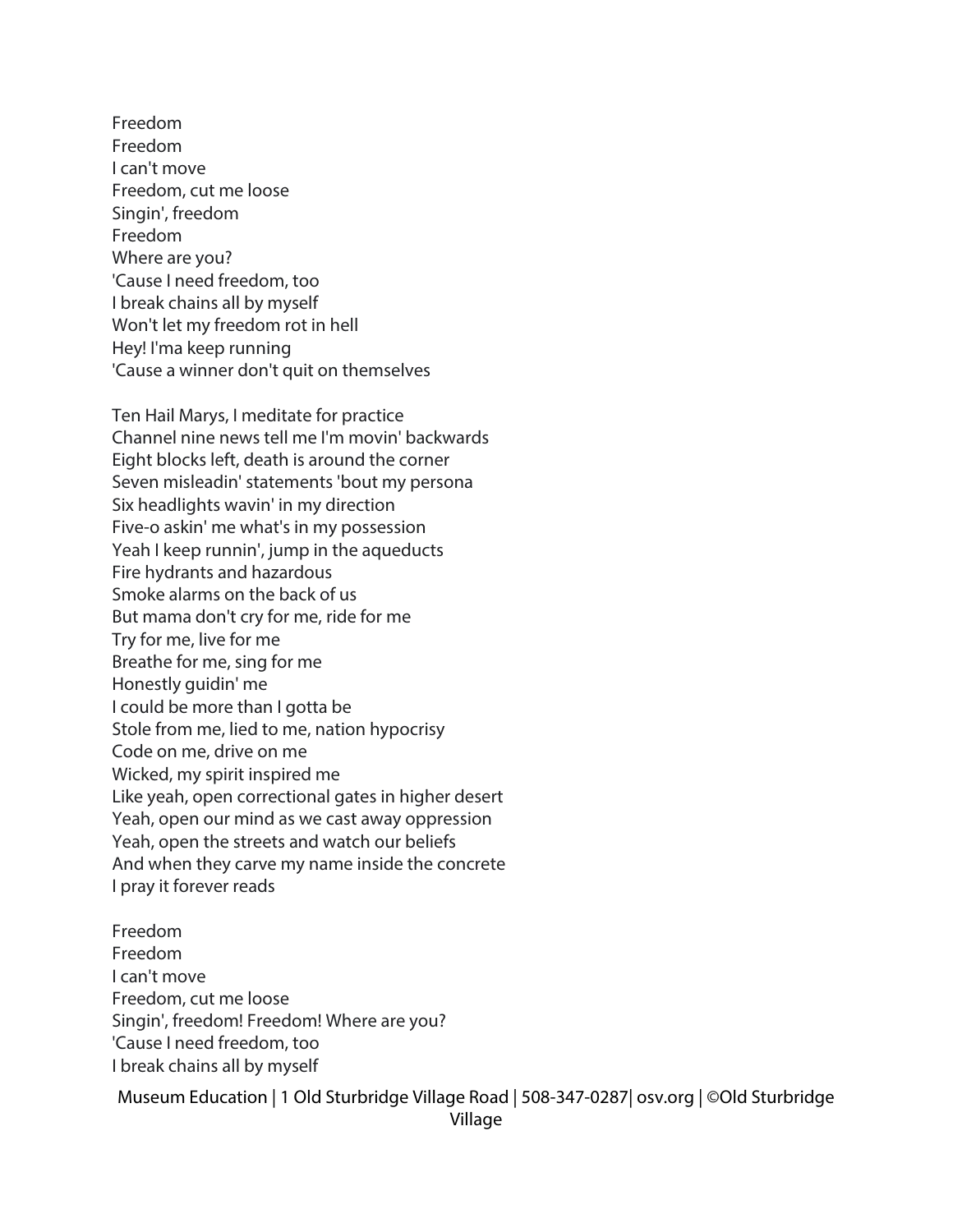Won't let my freedom rot in hell Hey! I'ma keep running 'Cause a winner don't quit on themselves

What you want from me? Is it truth you seek? Oh, Father, can you hear me? What you want from me? Is it truth you seek? Oh, Father, can you hear me? Hear me out

"I had my ups and downs But I always find the inner strength to pull myself up I was served lemons, but I made lemonade"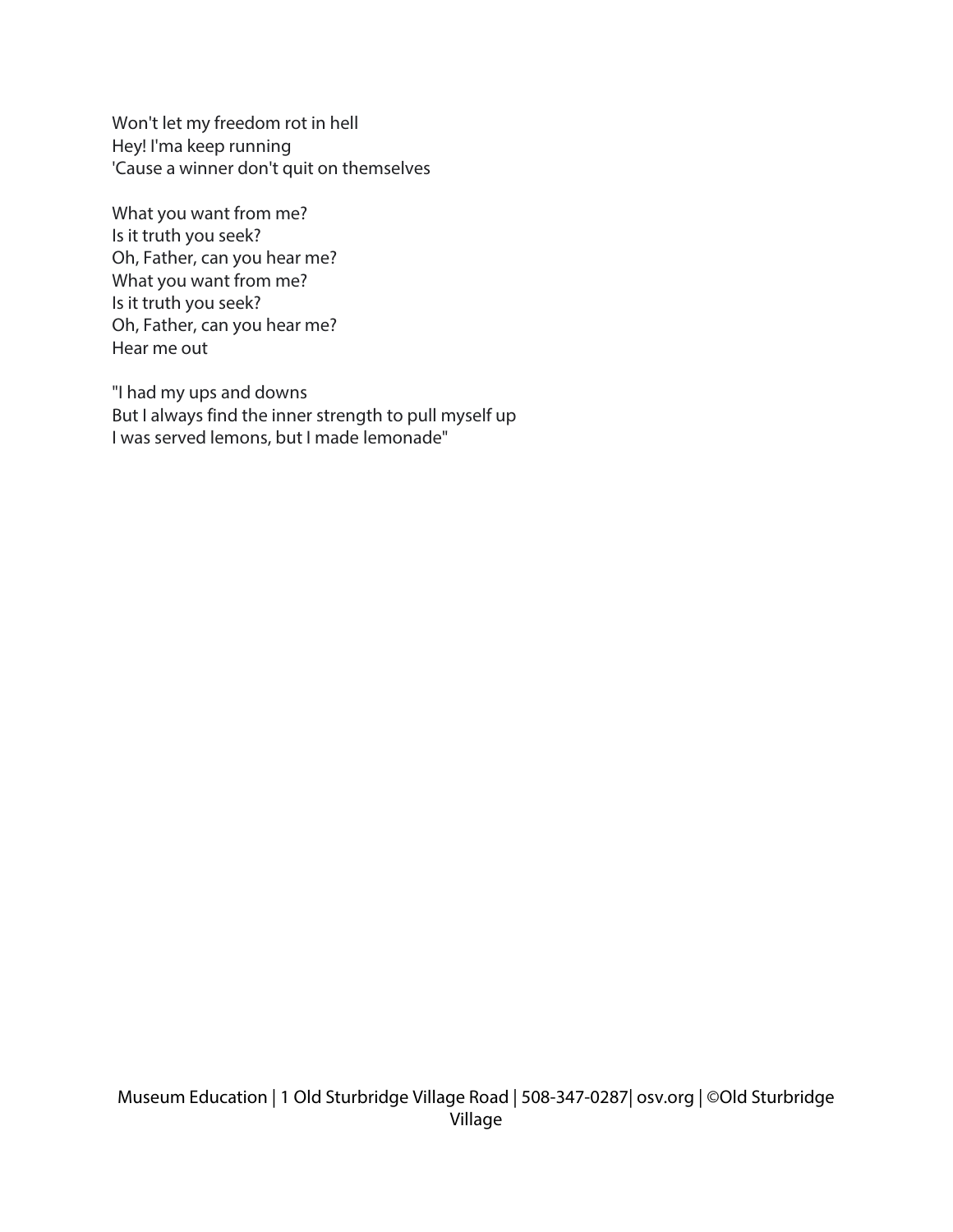#### "Nina Cried Power"- Hozier featuring Mavis Staples

It's not the wakin', it's the risin' It is the groundin' of a foot uncompromisin' It's not forgoin' of the lie, It's not the openin' of eyes It's not the wakin', it's the risin'

It's not the shade we should be casting It's the light, it's the obstacle that casts it It's the heat that drives the light It's the fire it ignites It's not the wakin', it's the risin'

It's not the song, it is the singin' It's the heaven of the human spirit ringin' It is the bringin' of the line It is the bearin' of the rhyme It's not the wakin', it's the risin'

And I could cry power (power) Power (power) Power, Lord! Nina cried power Billie cried power Mavis cried power And I could cry power Power (power) Power (power) Power, Lord! Curtis cried power Patti cried power Nina cried power

It's not the wall, but what's behind it Oh, the fear of fellow men is near assignment And everything that we're denied By keepin' the divide It's not the wakin', it's the risin'

And I could cry power (power) Power (power) Power (power) Power, Lord!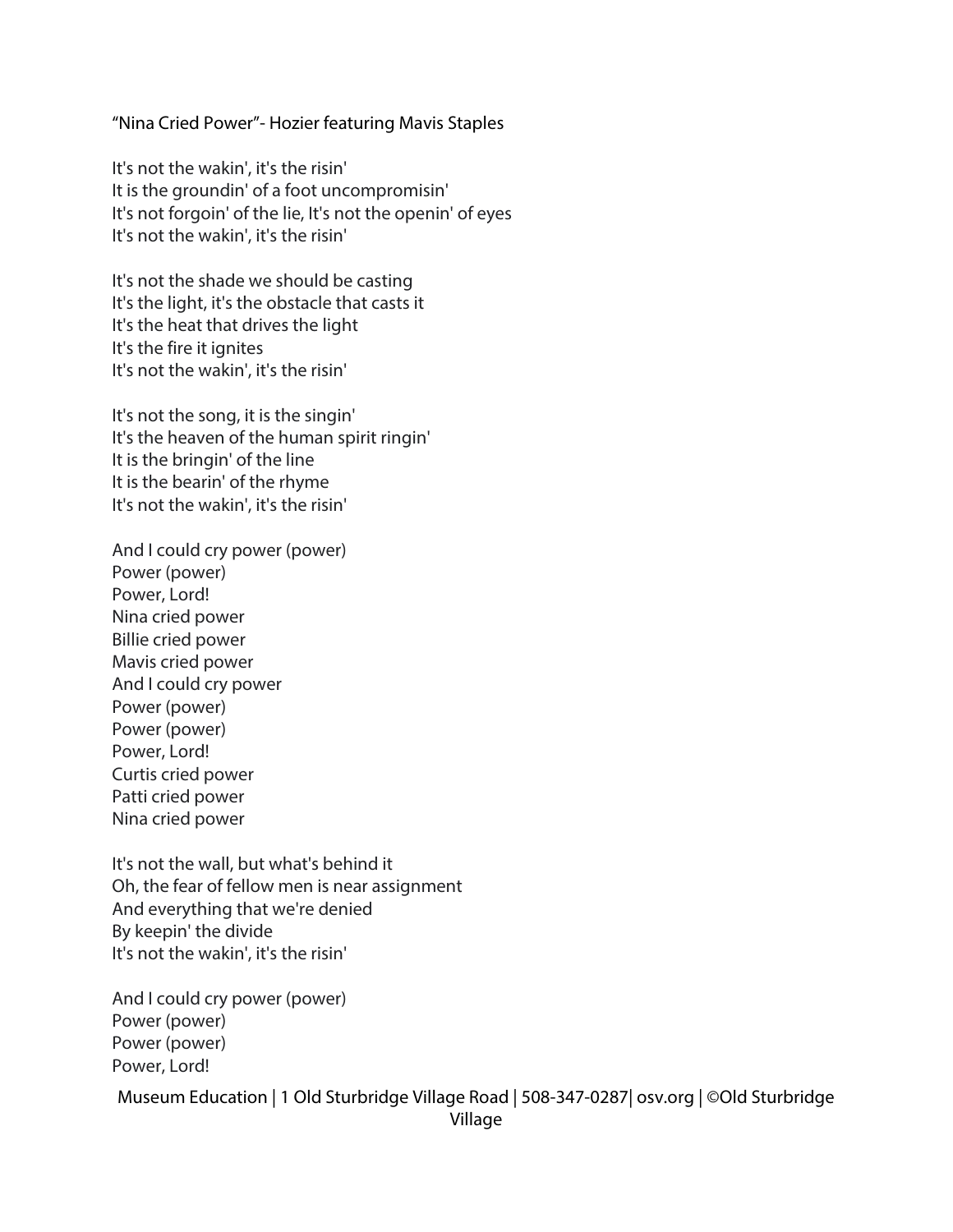Nina cried power Lennon cried power James Brown cried power And I could cry power Power (power) Power (power) Power Billy cried power Joni cried power Nina cried power And I could cry power Power has been cried by those stronger than me Straight into the face that tells you to rattle your chains If you love bein' free Ah, Lord, I could cry power Power (power) 'Cause power is my love when my love reaches to me James Brown cried power Seger cried power Marvin cried power Yeah ah, power James cried power Millie cried power Patti cried power Billie, power Dylan, power

Woody, power Nina cried power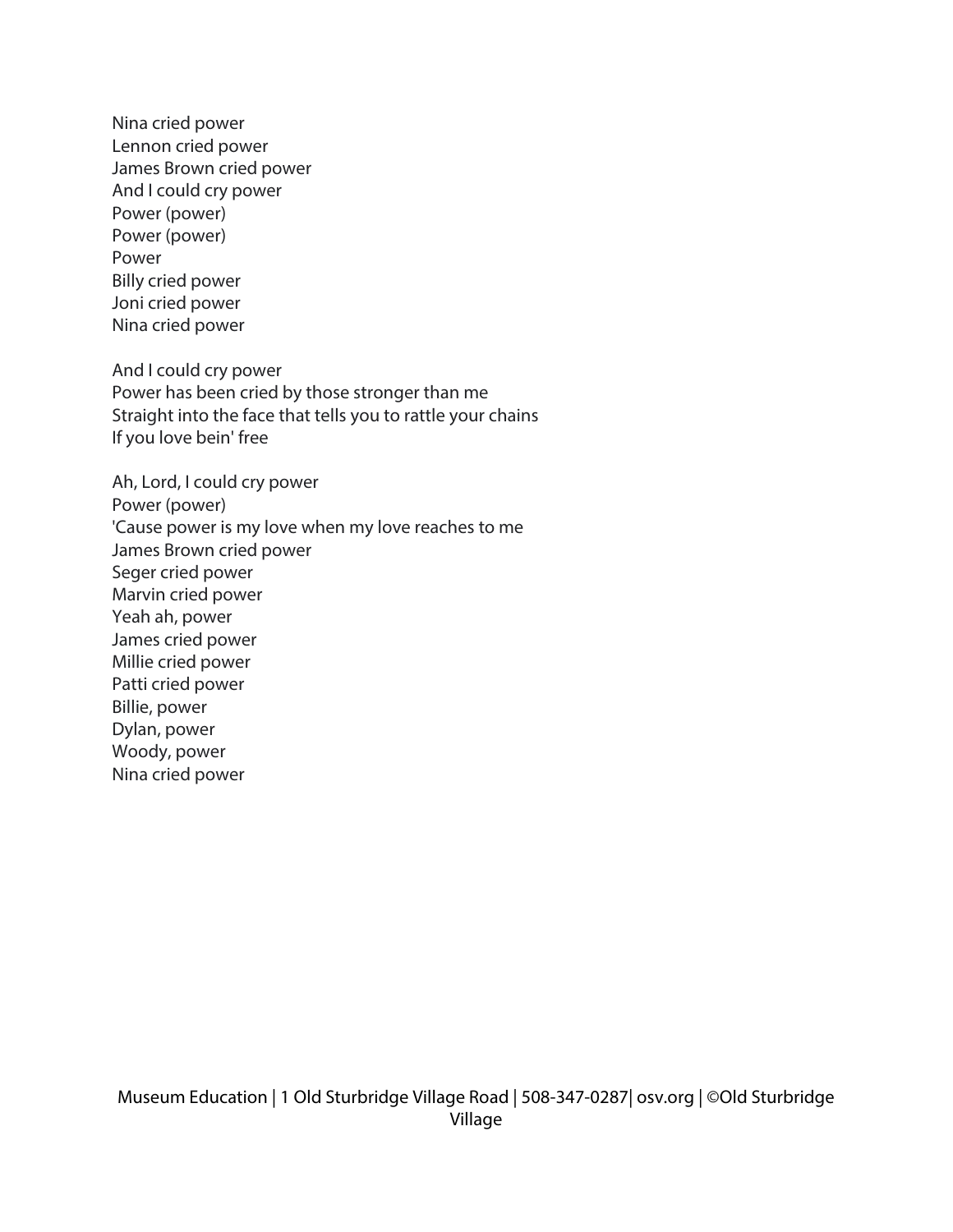"Change"- Mavis Staples (of the Staples Singers)

Gotta change around here Gotta change around here Can't go on this way Things gotta change around here Say it loud, say it clear Things gonna change around here

Fingers on the trigger around here Fingers on the trigger around here Bullets flying, mothers crying We gotta change around here Get it straight, be sure that you hear Things gonna change around here

What good is freedom If we haven't learned to be free? (Haven't learned to be free?) What good is freedom If we haven't learned to be free? (Haven't learned to be free) Day after day, year after year We're gonna change around here

X is the letter, blue is the color One is the number, now is the time Can we change around here? Gotta change around here Say it loud, say it clear We gotta change around here

Gotta change around here (Change around here) Gotta change around here (Change around here) Lord, Lord (Change around here) Gotta change around here (Change around here) Say it loud, say it clear We gotta change around here (Change)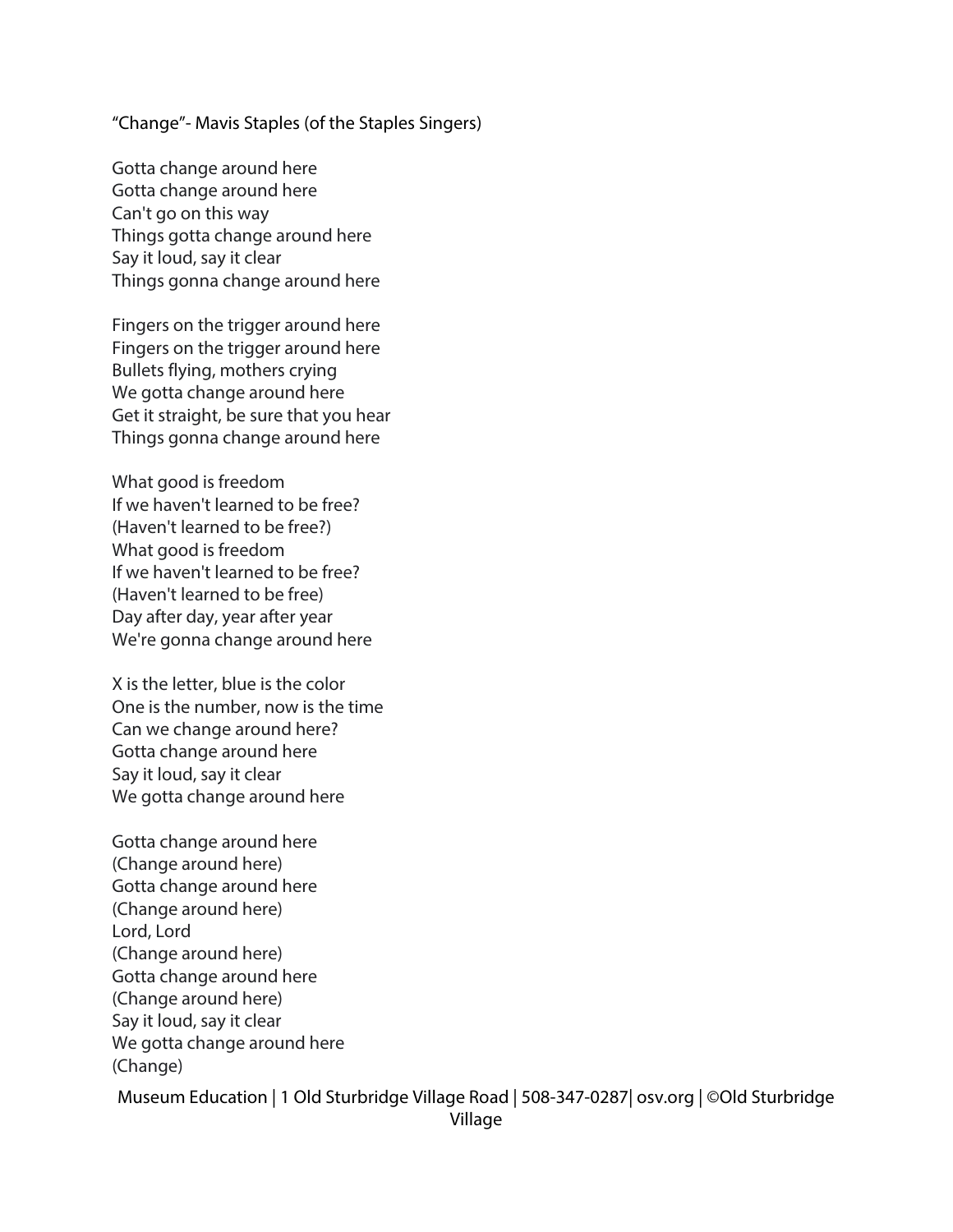## "Sing Out March On"- Joshuah Campbell

Well I marched through the storm, and I marched through the rain. And I marched through some sickness and some heartache and pain. And I laid on the ground, and I looked up at the sky, and I prayed to Lord up above and asked why.

But oh no, I'm not tired, I'm not through marching yet, and I'ma march until I die, oh children: this you can bet.

I'm gonna sing out, I'm gonna march on.

Oh, well my grandaddy marched, and my grandmomma too. And I never thought it'd be something that I'd have to do. But I'll march if I must. I'm on a mission, you see. And I'll be damned if my children have to march for me.

Now, I believe in the power of raising my voice. And I believe in the power of making some noise. If I die I can't sing, and if I can't sing I'll die. So we can sing for one another now let's give it a try.

I'm gonna sing out, I'm gonna march on.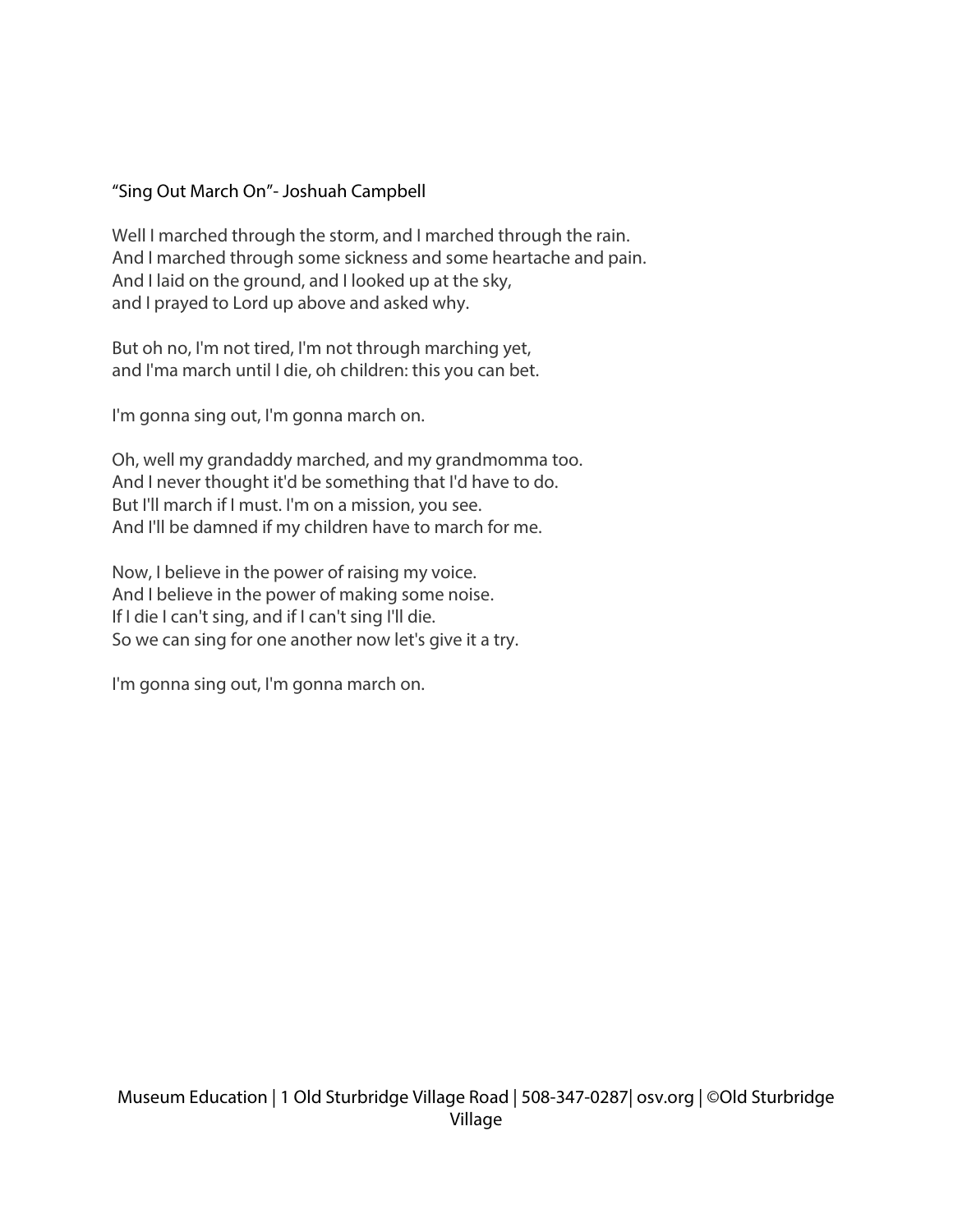"Glory" – John Legend and Common One day when the glory comes It will be ours, it will be ours Oh one day when the war is won We will be sure, we will be sure Oh glory (Glory, glory) Oh (Glory, glory)

Hands to the Heavens, no man, no weapon Formed against, yes glory is destined Every day women and men become legends Sins that go against our skin become blessings The movement is a rhythm to us Freedom is like religion to us Justice is juxtapositionin' us Justice for all just ain't specific enough One son died, his spirit is revisitin' us Truant livin' livin' in us, resistance is us That's why Rosa sat on the bus That's why we walk through Ferguson with our hands up When it go down we woman and man up They say, "Stay down", and we stand up Shots, we on the ground, the camera panned up King pointed to the mountain top and we ran up

One day when the glory comes It will be ours, it will be ours Oh one day when the war is won We will be sure, we will be sure Oh glory (Glory, glory) Oh (Glory, glory)

Now the war is not over, victory isn't won And we'll fight on to the finish, then when it's all done We'll cry glory, oh glory (Glory, glory) Oh (Glory, glory) We'll cry glory, oh glory (Glory, glory) Oh (Glory, glory)

Selma's now for every man, woman and child Even Jesus got his crown in front of a crowd They marched with the torch, we gon' run with it now Never look back, we done gone hundreds of miles